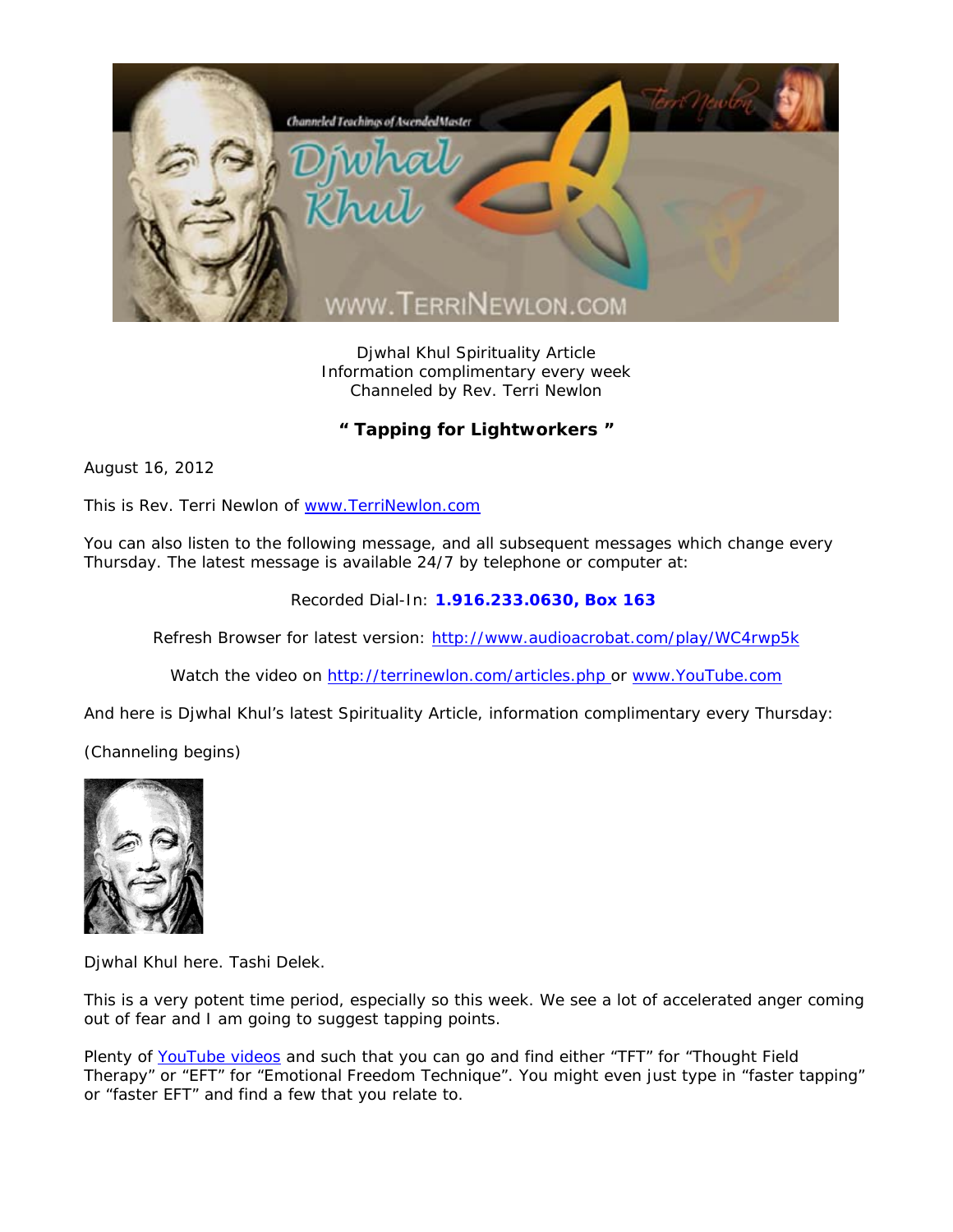I am going to encourage you to tap on behalf of humanity, to tap out trauma, and fear and anger. Again, very good *YouTube* examples of how to tap out trauma, etc. So play with the tapping.

I would add a couple of points for lightworkers, that I think are rather important. One would be the very top of the head and lightworkers yours are quite sensitive so be very, very light, you know like barely touching it or almost touching it. Maybe three or four taps at the most.

The next point is at the base of the skull. The base of the skull really either side of the spine so there are two tapping points but you could just use your whole hand, kind of like you are burping a baby, and pat gently. Some of you can take that point a little bit more vigorously.

Those are the two energy points that are survival points for the body. You want those staying open all the time. And then, the last tapping points would be on the sides of the hips, so it's really where the top of the leg meets the torso, on the outer edge of the body. And again you can use your whole hand and just sort of pat, like you're burping a baby, on both hips. That is to keep your own energy moving forward on the physical plane.

Alright. So avoid watching heated arguments, heated political ads, things of that nature. And just kind of remove yourself from that and avoid hot headed people in general.

Tap out the trauma, then tap out anger, or fear and go back and tap out the trauma again. I think that is going to be very effective to do so on behalf of humanity.

You can also do it by region say where there is a volcano, or an earthquake, etc.

As always, thank you and my love to you,

Djwhal Khul

Channeled by Rev. Terri Newlon www.TerriNewlon.com

(Spirituality Article, Transcribed by Micheline Ralet)

Training for Modern Mystics Channeled Teachings for Everyday Spirituality

© 2012 All Rights Reserved – Terri Newlon Inc.

Join our e-newsletter and get complimentary Spirituality Articles information every week.

Continuously Upgraded custom designed long distance ethers broadcast for anyone seeking Spiritual Enlightenment. Great for World Servers. Economically priced. http://terrinewlon.com/events\_sessions.php

About Reverend Terri:

Terri Newlon is a world renowned spiritual teacher and conscious voice channel for Ascended Master Djwhal Khul. Djwhal Khul has worked through numerous channels, including Madam H.P. Blavatsky and Alice A. Bailey, and is well known to spiritual students. His work through Terri began in 1980 when she studied under Janet McClure and The Tibetan Foundation, Inc., and has resulted in an extensive online global support system of practical spiritual teachings.

She is also a gifted Health Empath and has trained thousands of mediums and psychics. One of her specialties is instructing other natural sensitives how to turn on and off their abilities so they can